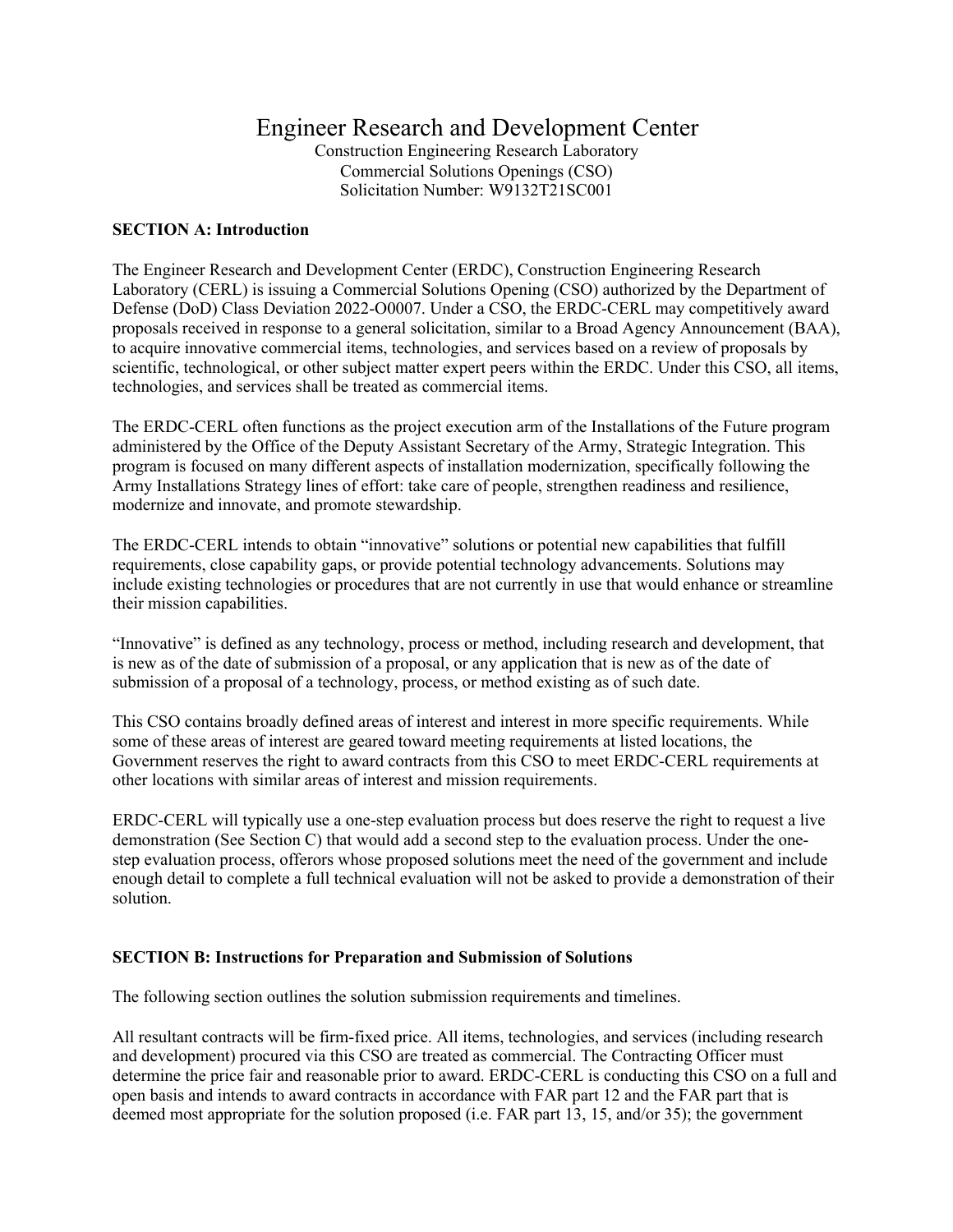reserves the right to award prototype agreements (e.g. Other Transaction Agreements), in accordance with 10 U.S.C. §2371b, if deemed appropriate and in the government's best interest.

Solution contents (**Note: The Government reserves the right to not select a solution for award if it omits any of the required information below.)**

| <b>Solution Volume/Section</b>                  | <b>Requirements/Limitations</b>           |
|-------------------------------------------------|-------------------------------------------|
| <b>COVER LETTER</b>                             | • Maximum of 2 pages when printed. Page   |
| Must Include:                                   | limitation does not include screenshot    |
| Area of Interest for which solution is<br>i.    | • Offerors shall include screenshot       |
| submitted                                       |                                           |
| <b>Solution Team Member Names</b><br>11.        |                                           |
| iii.<br>Solution "Validity" Date                |                                           |
| Authorized Offeror Representative or<br>iv.     |                                           |
| Point of Contact(s)                             |                                           |
| An overview of the company, as it relates<br>V. |                                           |
| to the Area of Interest under which the         |                                           |
| proposed solution is submitted                  |                                           |
| CAGE Code, DUNS Number<br>V1.                   |                                           |
| vii.<br>SAM Screenshot from SAM.gov             |                                           |
| viii.<br>Relevant NAICS code and description    |                                           |
| <b>VOLUME I - TECHNICAL</b>                     | • Solution brief shall not exceed 5 pages |
|                                                 | when printed                              |
|                                                 | · Pitch/Slide deck shall not exceed 15    |
|                                                 | slides                                    |
|                                                 | • OPTIONAL: Up to five-minute video clip  |
|                                                 | to narrate or demonstrate the proposed    |
|                                                 | solution                                  |
| <b>VOLUME II - PRICE</b>                        | • No page limit                           |
| Must include:                                   | • Flexible quantities or pricing options  |
| Proposed price(s)<br>1.                         | should be provided to maximize the        |
| Delivery Date or Period of Performance<br>ii.   | ERDC-CERL's ability to award with         |
|                                                 | available funding.                        |
|                                                 | • Awards for supplies will be delivered   |
|                                                 | Freight on Board (FOB) Destination        |

\*\*Note: Submitted documents shall not contain any classified data or sensitive information and proprietary information shall be clearly marked.\*\*

\*\*Note: All prices shall be valid for a minimum of 90 days after response date.

To limit confusion, all proposal volumes must use the following naming convention:

- *Solution-CoverLetter-<CompanyName>.pdf*
- *Solution-Brief-<CompanyName>.pdf*
- *Solution-PitchDeck-<CompanyName>.pdf*
- *Solution-Price-<CompanyName>.pdf*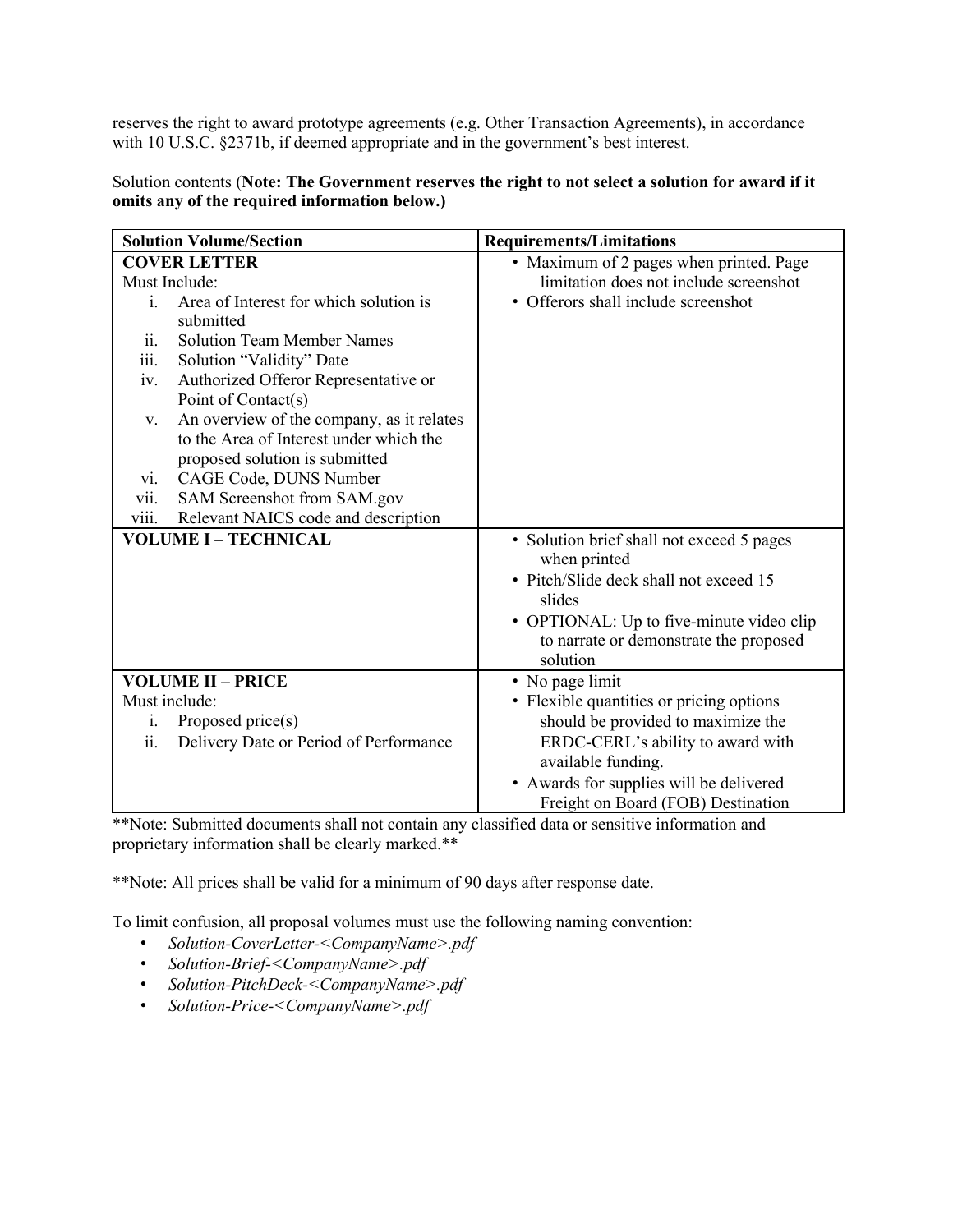## **Technical Volume**

The technical volume shall include a solution brief, a pitch/slide deck, and an OPTIONAL video clip to narrate or demonstrate the proposed solution that is no longer than 5 minutes in length. The technical volume will be reviewed holistically and there are no set format requirements for these documents. It is recommended (but not required) that more detailed information is included in the solution brief and higher-level information is included in the pitch deck.

The technical volume should address the technical importance to agency program factors: how the proposed solution is innovative and the feasibility of the solution solving the agency's challenge(s), including examples demonstrating possible application of the proposed innovation or existing use of the solution in the commercial marketplace.

The quality of the video submissions will not factor into the government's feedback. The government encourages low-cost video production, such as cell phone videos.

**Video Submission Instructions** – If you choose to submit a video as part of the technical volume, video submissions must be posted to a video hosting website that is accessible for the government. Videos may be marked public or private. The vendor must provide a link and password (if marked private) for the government to access the video submission. The government will not provide access to the vendor's video outside of the government evaluation team without the permission of the vendor. Do not provide a shortened URL, such as YouTube.

## **Technology Concept and Company Capability**

Offerors shall provide the following information in sufficient detail to allow the Government to assess their capability to support the proposed solution.

- Offerors shall describe the unique aspects of their proposed solution as it "relates" to the Area of Interest.
- The proposed solution shall not repeat the Areas of Interest/Topics or contain the contents of the solution brief pasted into slides, but rather provide convincing evidence that the proposed solution will meet the Government's need.

The following examples of convincing evidence are strongly encouraged –

- a. Authentic company URL or web address.
- **Note:** The Government may elect to use the information provided as part of its continuous market research. However, the government is not obligated to use the URL or web address as part of its evaluation process to determine the Selectee or Awardee.
- b. Summary of product commercialization currently used in the open market.
- c. Pictures, diagrams, models or figures to depict the essence of the proposed solution.

## **SAM Registration**

It is critical that offerors are registered in the System for Award Management (SAM), https://sam.gov/; you will not be eligible for an award if not registered in SAM. Additionally, entities are required to be registered to receive contracts (not just grants) and that your address from the solution matches your registration in SAM.

• When registering in SAM.gov, be sure to select 'YES' to the question 'Do you wish to bid on contracts?' in order to be able to compete for this CSO. If you are only registered to compete for grants, you will be ineligible for award.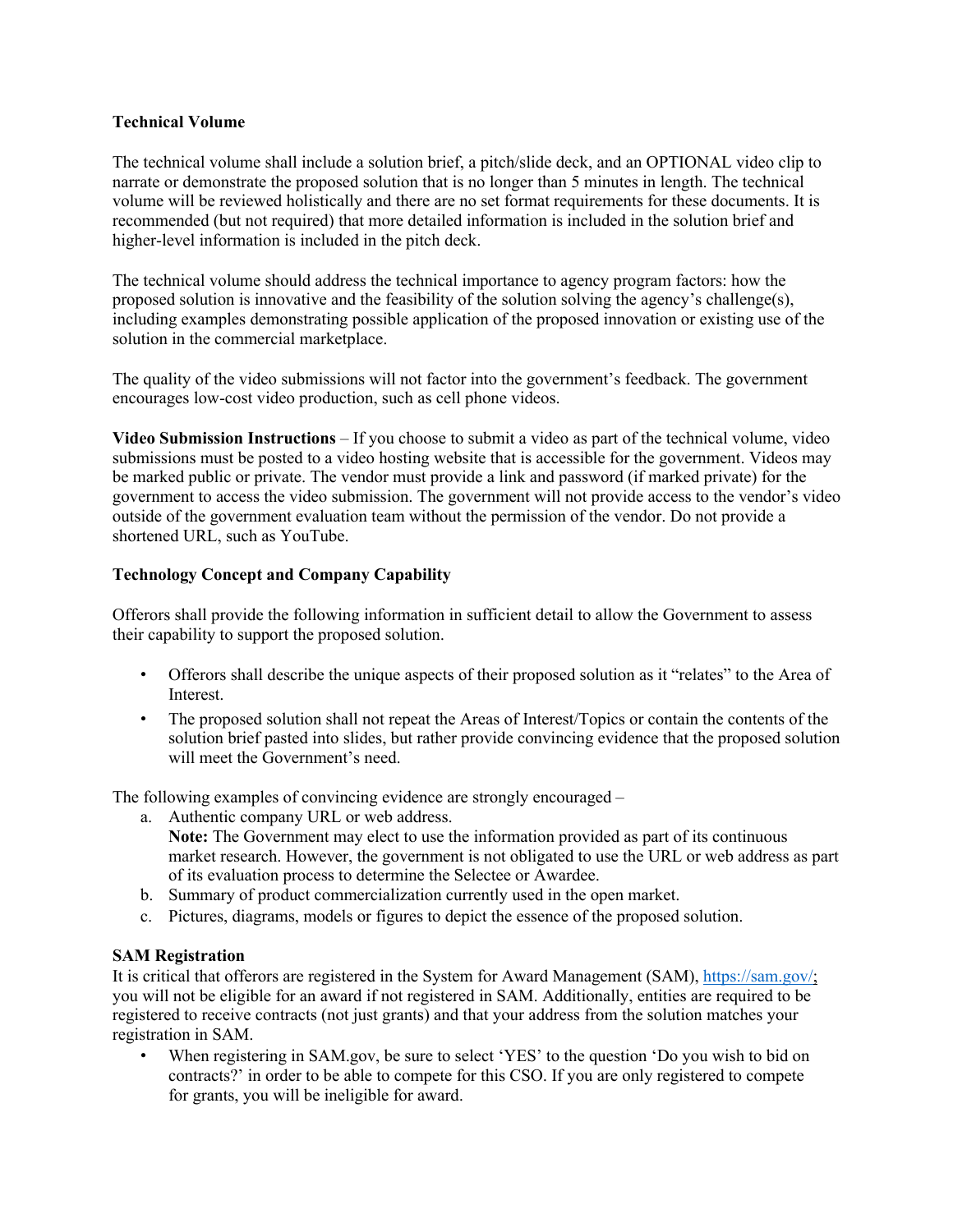• The ERDC-CERL is working to move fast, please double check your CAGE codes and DUNS numbers to be sure they line up, if they are not correct at the time of submission, you may be considered ineligible for award.

## **Ask Me Anything (AMA)**

Due to the large amount of expected interest in this CSO, and to maintain a written record of questions, the ERDC-CERL will be accepting individual questions through the ERDCWERX portal by using their Question Submission Form. The questions and answers will be published and regularly updated on the ERDCWERX Frequently Asked Questions (FAQ) page.

## **Solution Submission**

In order for your solution to be evaluated for a possible contract award, it must be submitted via the electronic form; submissions will be accepted through 31 July 2022. A hardcopy will not be accepted. No solutions will be accepted against this CSO after **5:00 PM Central Time on 3 August 2022**. Offerors may submit solution amendments any time prior to the deadline. Evaluation shall be within 10 days of the submission.

Amended proposals will be considered a complete replacement of any previously submitted content. Please ensure that the email address listed in your proposal is current and accurate. Please contact us by emailing info@erdcwerx.org to share details of changed email address and/or company points of contact after proposal submission.

When a submission is made, a confirmation email will be sent by the ERDCWERX portal to the email address supplied in the submission form.

\*\*Notes: Offerors are responsible for ensuring that **ALL Amendments** to this solicitation are reviewed carefully prior to submitting a proposal.

# **SECTION C: Procedures and Criteria for Selecting Solutions**

ERDC-CERL will generally utilize a one-step evaluation process, and in some rare cases may request a second step that would require a virtual or in-person demonstration.

# **ONE-STEP CSO Evaluation Process – Direct Award (No Live Demo)**

**Evaluation of offeror's proposed solution:** The ERDC-CERL will conduct its evaluation based on three factors: technical, importance to agency programs, and funds availability.

- The **technical factor** will assess how innovative the solution is (as defined in this announcement) and the feasibility of the solution solving the agency's challenges.
- The **importance to agency programs factor** will assess the solution's potential to enhance the mission effectiveness of the agency.
- The **funds availability factor** will assess the availability of funding to procure the solution.

**Price Reasonableness Determination:** Price shall be considered to the extent appropriate, but at a minimum, the Contracting Officer will use market research as the primary method to determine that the price is fair and reasonable. The Government may elect to use external market research in the evaluation of the proposal. The ERDC-CERL must determine the price fair and reasonable prior to award using the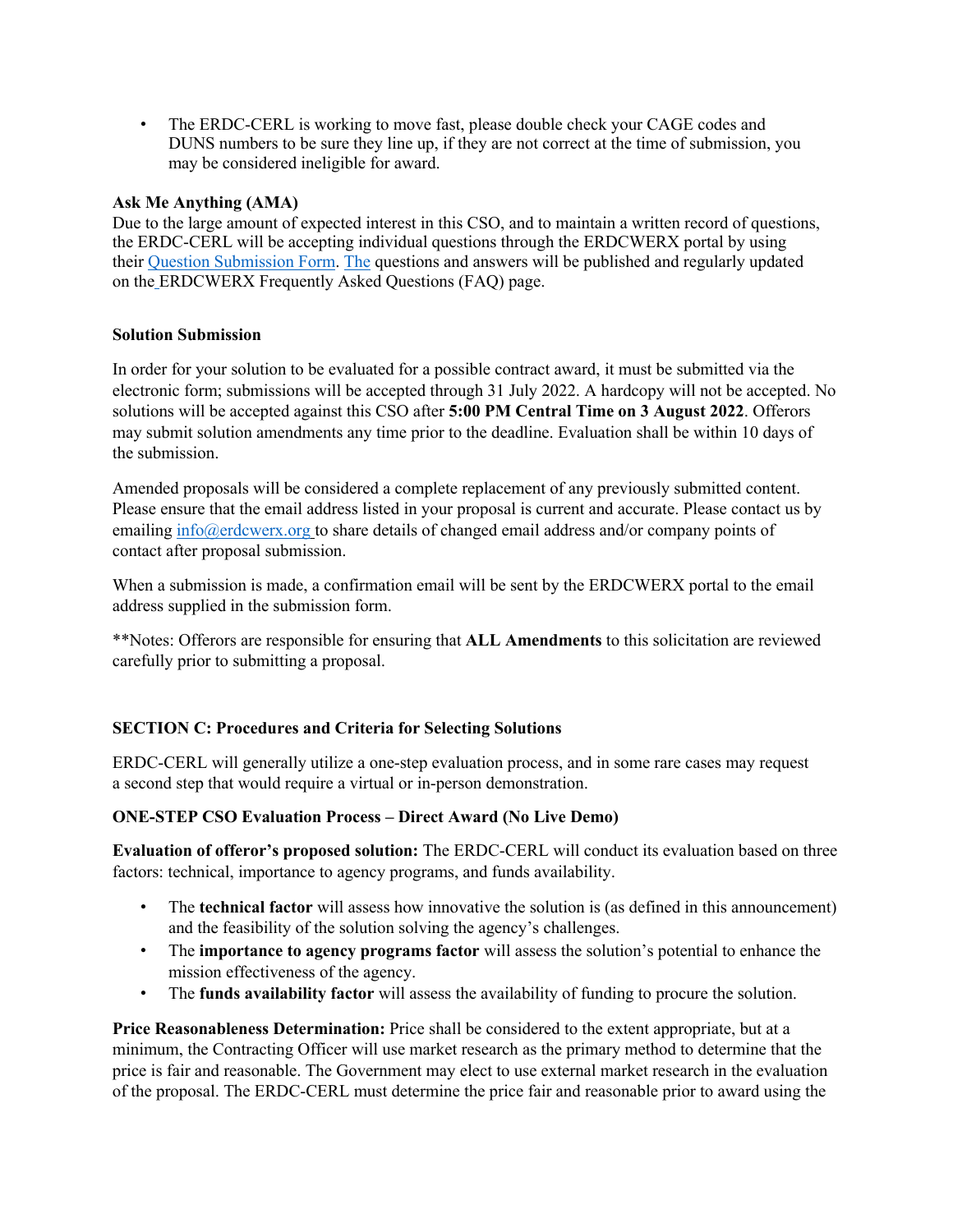procedures at DFARS subpart 212.209. In some circumstances, the Contracting Officer may request information from the offeror regarding recent purchase prices paid by the Government and/or commercial customers for the same or similar commercial items.

Based on the results of the evaluations, the ERDC-CERL may select offerors for direct award. An award notification will be sent out, which shall include a request for further details or documents prior to award (i.e. contractor self-developed Performance Work Statement (PWS), delivery details… etc.) A PWS is similar to a Service Level Agreement (SLA) used in the commercial marketplace. The PWS shall detail the proposed work to be completed during the period of performance, deliverables, etc. As many solutions will likely be performed/provided at military installations, the Government will provide the applicable security requirements to be included in any award. As appropriate, the Government may engage in a collaborative process to develop the PWS, deliverables, data rights, and necessary terms and conditions for the award.

**NOTE:** PWS shall not contain classified data or sensitive information. Proprietary information shall be clearly marked.

**TWO-STEP CSO Evaluation Process (If applicable) –** ERDC-CERL reserves the right to request a virtual or in-person demonstration.

**Step One: Evaluation of offerors' proposed solutions:** The evaluation criteria for a two-step process is the same as the one-step process: technical, importance to agency programs, and funds availability. Price reasonableness determination is also the same.

**Step Two: Virtual or In-Person Demonstration:** Offerors invited to participate in a two-step CSO Evaluation Process (Demo Day) will receive an invitation that will provide all of the details for the demonstration session, request for additional information, as well as the time and date that the demo will be conducted. Offerors selected for Demo Day will have an opportunity to demonstrate (Virtually or In-Person) their solution to evaluators. The demonstrations will be evaluated using the same factors as the initial evaluation: technical, importance to agency programs, and funds availability.

After offerors demonstrate their solution to evaluators, to the greatest extent practicable, offerors will be notified if they were selected for an award immediately following their demo. Same as in the one-step process, offerors proposing service-based solutions will be required to provide a contractor self-developed PWS prior to award.

**Note:** The ERDC-CERL reserves the right to award to an offeror even if they are unable to demonstrate due to unexpected circumstances or circumstances beyond its control.

## *Site Visits/Product Demonstration*

Site visits may be conducted at the discretion of the contracting officer throughout the solicitation and solution submittal/evaluation process. The purpose of the site visit is to:

- i. Allow contractors and government to discuss their concerns while observing the product demonstration.
- ii. Allow the government to determine whether the products can satisfy its needs as identified in the Area of Interest/Solicitation;

The site visit shall not be construed as a guarantee for award, and the government shall not bear any of the contractor's costs for the site visit.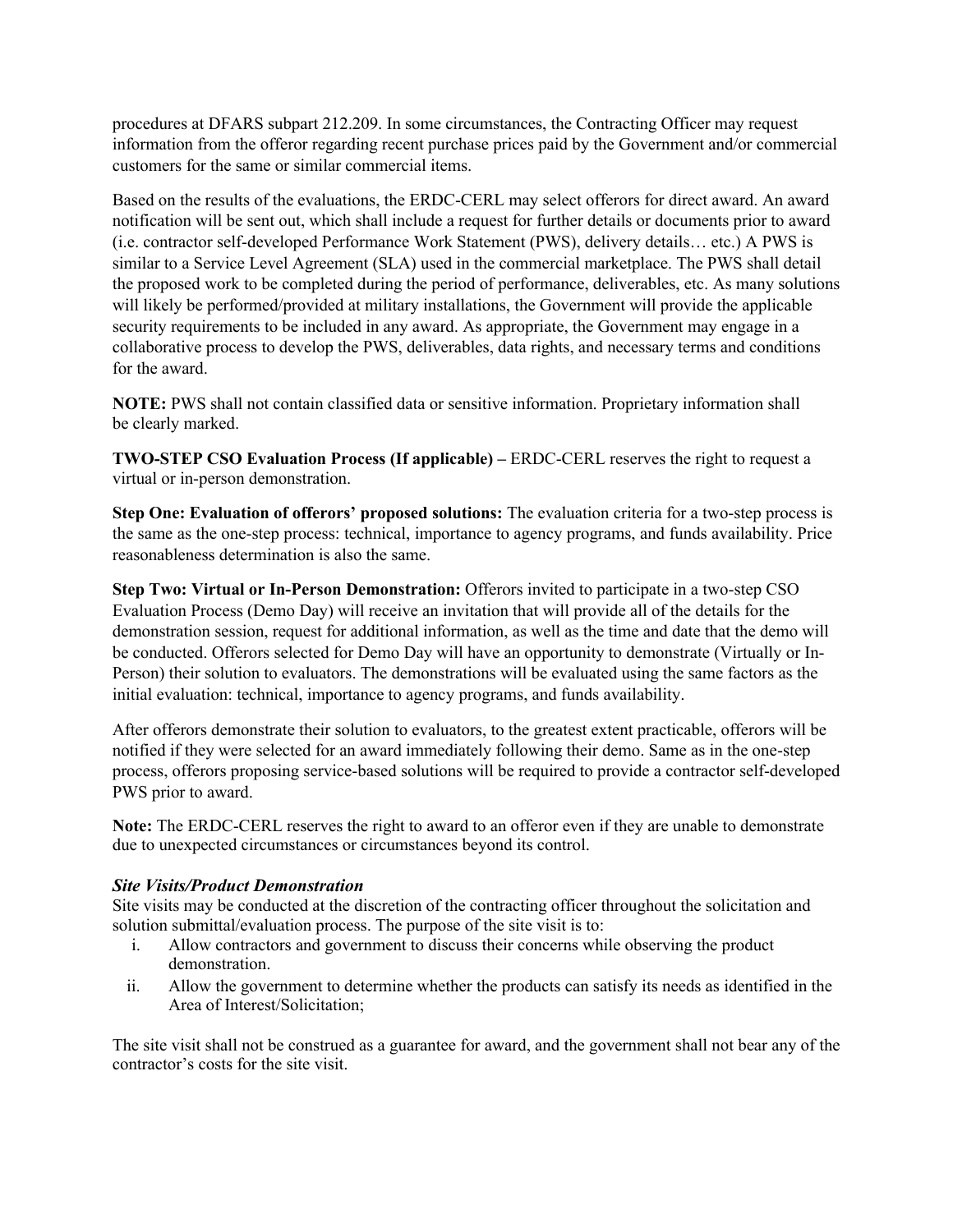**Note:** During any step of the CSO, the ERDC-CERL may send questions or comments for the offerors to address via email or during Demo Day.

## **SECTION D: Areas of Interest**

*See Areas of Interest/Topics for this CSO by visiting https://www.erdcwerx.org/installations-of-thefuture.html*

- **AOI – Data Ingestion and Management**
- **AOI – Installation Digital Twin Data Modeling, Integration and Visualization AOI – Installation Data Management, Artificial Intelligence, Machine Learning & Advanced Analytics**
- **AOI – Smart Installation, Campus, and Facility Sensor Pods & Crowd Sourced Data**
- **AOI – Master Planning Modernization**

**Note:** The Areas of Interest/Topics listed above are subject to change at any time during the open continuous period. More Areas of Interest/Topics may be added/revised on a monthly, quarterly, or as needed basis. An amendment will be issued once such a change occurs. Offerors are encouraged to review all the Amendments to this solicitation prior to submitting a proposal.

## **SECTION E: Potential Terms and Conditions for Resultant Awards**

\*\*NOTE – This list is not intended to limit the terms and conditions that may need to be in any resultant award from a proposed solution to the CSO. This is simply the most common terms and conditions anticipated by the Government for those awards.

# Typical Clauses and Provisions for Commercial Items over the Simplified Acquisition Threshold

52.204-4 Printed or Copied Double-Sided on Postconsumer Fiber Content Paper MAY 2011 52.204-7 System for Award Management OCT 2018 52.204-16 Commercial and Government Entity Code Reporting AUG 2020 52.204-22 Alternative Line Item Proposal JAN 2017 52.204-9 Personal Identity Verification of Contractor Personnel JAN 2011 52.204-13 System for Award Management Maintenance OCT 2018 52.204-18 Commercial and Government Entity Code Maintenance AUG 2020 52.204-19 Incorporation by Reference of Representations and Certifications. DEC 2014 52.212-1 Instructions to Offerors--Commercial Items JUN 2020 52.212-3 OFFEROR REPRESENTATIONS AND CERTIFICATIONS--COMMERCIAL ITEMS (AUG 2020) ALTERNATE I (OCT 2014) 52.212-4 Contract Terms and Conditions--Commercial Items OCT 2018 52.212-5 CONTRACT TERMS AND CONDITIONS REQUIRED TO IMPLEMENT STATUTES OR EXECUTIVE ORDERS--COMMERCIAL ITEMS (OCT 2020)

Marked in 52.212-5:

52.203-6, Restrictions on Subcontractor Sales to the Government (JUN 2020), with Alternate I (Oct 1995) (41 U.S.C. 4704 and 10 U.S.C. 2402)

52.204-10, Reporting Executive Compensation and First-Tier Subcontract Awards (JUN 2020) (Pub. L.109-282) (31 U.S.C. 6101 note).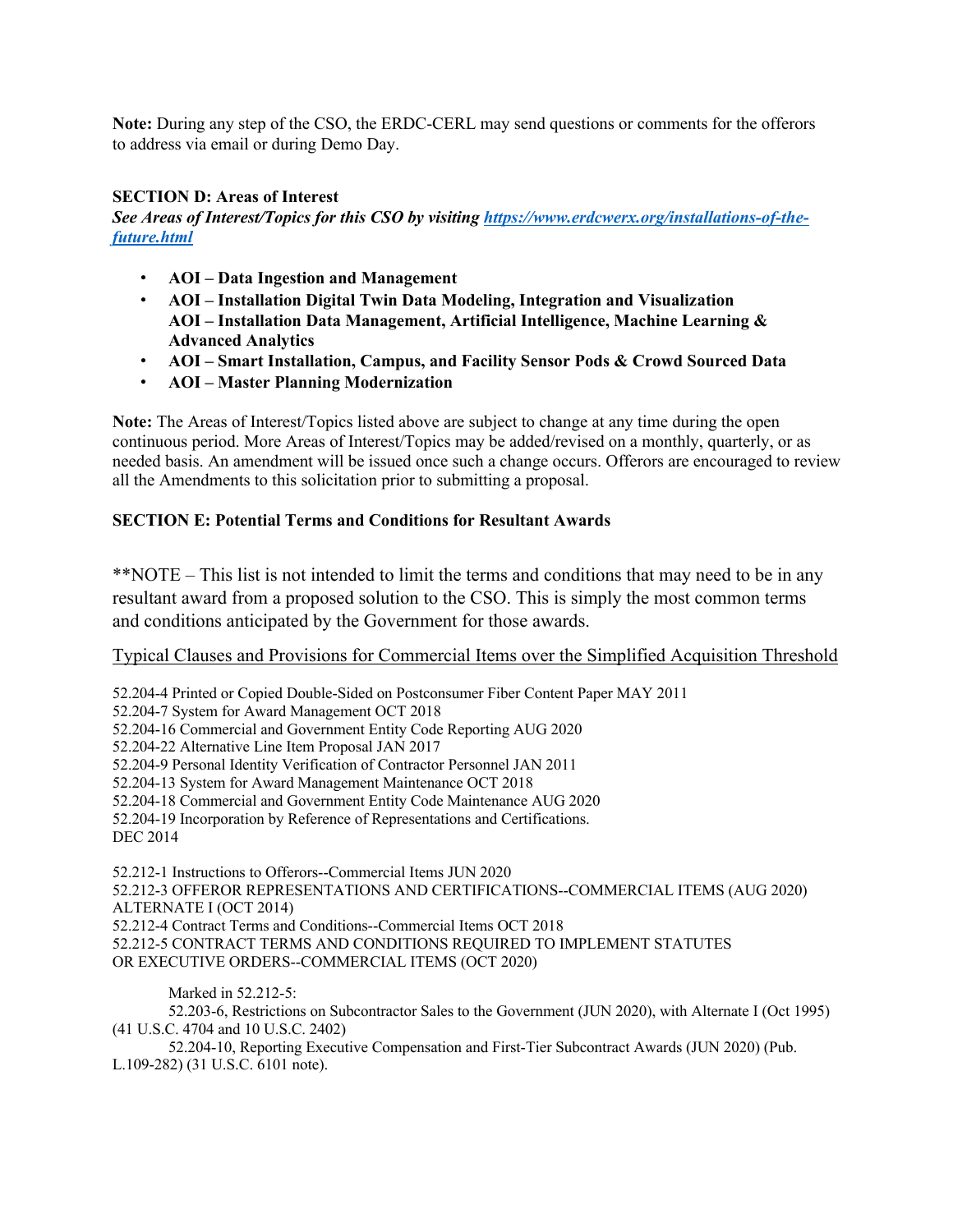52.209-6, Protecting the Government's Interest When Subcontracting with Contractors

Debarred,Suspended, or Proposed for Debarment. (JUN 2020) (31 U.S.C. 6101 note).

52.219-4, Notice of Price Evaluation Preference for HUBZone Small Business Concerns (MAR

2020) (if the offeror elects to waive the preference, it shall so indicate in its offer) (15 U.S.C. 657a).

52.219-8, Utilization of Small Business Concerns (OCT 2018) (15 U.S.C. 637(d)(2) and (3)). 52.219-28

Post Award Small Business Program Rerepresentation (MAY 2020) (15 U.S.C. 632(a)(2)).

52.222-3, Convict Labor (JUN 2003) (E.O. 11755).

52.222-19, Child Labor--Cooperation with Authorities and Remedies (JAN 2020) (E.O. 13126).

52.222-21, Prohibition of Segregated Facilities (APR 2015).

52.222-26, Equal Opportunity (SEPT 2016) (E.O. 11246).

52.222-35, Equal Opportunity for Veterans (JUN 2020) (38 U.S.C. 4212).

52.222-36, Equal Opportunity for Workers with Disabilities (JUN 2020) (29 U.S.C. 793).

52.222-37, Employment Reports on Veterans (JUN 2020) (38 U.S.C. 4212).

52.222-40, Notification of Employee Rights Under the National Labor Relations Act (DEC 2010) (E.O. 13496).

52.222-50, Combating Trafficking in Persons (OCT 2020) (22 U.S.C. chapter 78 and E.O. 13627). 52.222-54, Employment Eligibility Verification (OCT 2015). (E. O. 12989). (Not applicable to the acquisition of commercially available off-the-shelf items or certain other types of commercial items as prescribed in 22.1803.)

52.223-13, Acquisition of EPEAT® Registered Imaging Equipment (JUN 2014) (E.O.s 13423 and 13514).

52.223-15, Energy Efficiency in Energy-Consuming Products (MAY 2020) (42 U.S.C. 8259b). 52.223-16, Acquisition of EPEAT®-Registered Personal Computer Products (OCT 2015) (E.O.s 13423 and 13514).

52.223-18, Encouraging Contractor Policies to Ban Text Messaging While Driving (JUN 2020) (E.O. 13513).

52.225-13, Restrictions on Certain Foreign Purchases (JUN 2008) (E.O.'s, proclamations, and statutes administered by the Office of Foreign Assets Control of the Department of the Treasury).

52.232-33, Payment by Electronic Funds Transfer—System for Award Management (OCT 2018) (31 U.S.C. 3332).

52.239-1, Privacy or Security Safeguards (AUG 1996) (5 U.S.C. 552a).

52.215-8 Order of Precedence--Uniform Contract Format OCT 1997

52.223-5 Pollution Prevention and Right-to-Know Information MAY 2011

52.223-6 Drug-Free Workplace MAY 2001

52.223-10 Waste Reduction Program MAY 2011

52.223-16 Acquisition of EPEAT (R) - Registered Personal Computer Products OCT 2015

52.223-18 Encouraging Contractor Policies To Ban Text Messaging While Driving JUN 2020

52.225-25 Prohibition on Contracting with Entities Engaging in Certain Activities or Transactions Relating to Iran— Representation and Certifications. JUN 2020

52.232-40 Providing Accelerated Payments to Small Business Subcontractors DEC 2013

52.237-2 Protection Of Government Buildings, Equipment, And Vegetation APR 1984

52.242-17 Government Delay Of Work APR 1984

52.246-2 Inspection Of Supplies--Fixed Price AUG 1996

52.246-16 Responsibility For Supplies APR 1984

52.247-34 F.O.B. Destination NOV 1991

52.252-1 SOLICITATION PROVISIONS INCORPORATED BY REFERENCE (FEB 1998)

52.252-2 CLAUSES INCORPORATED BY REFERENCE (FEB 1998)

52.252-6 AUTHORIZED DEVIATIONS IN CLAUSES (APR 1984)

52.253-1 Computer Generated Forms JAN 1991

252.203-7000 Requirements Relating to Compensation of Former DoD Officials SEP 2011

252.203-7002 Requirement to Inform Employees of Whistleblower Rights SEP 2013

252.203-7005 Representation Relating to Compensation of Former DoD Officials NOV 2011

252.204-7003 Control Of Government Personnel Work Product APR 1992

252.204-7008 Compliance With Safeguarding Covered Defense Information Controls OCT 2016